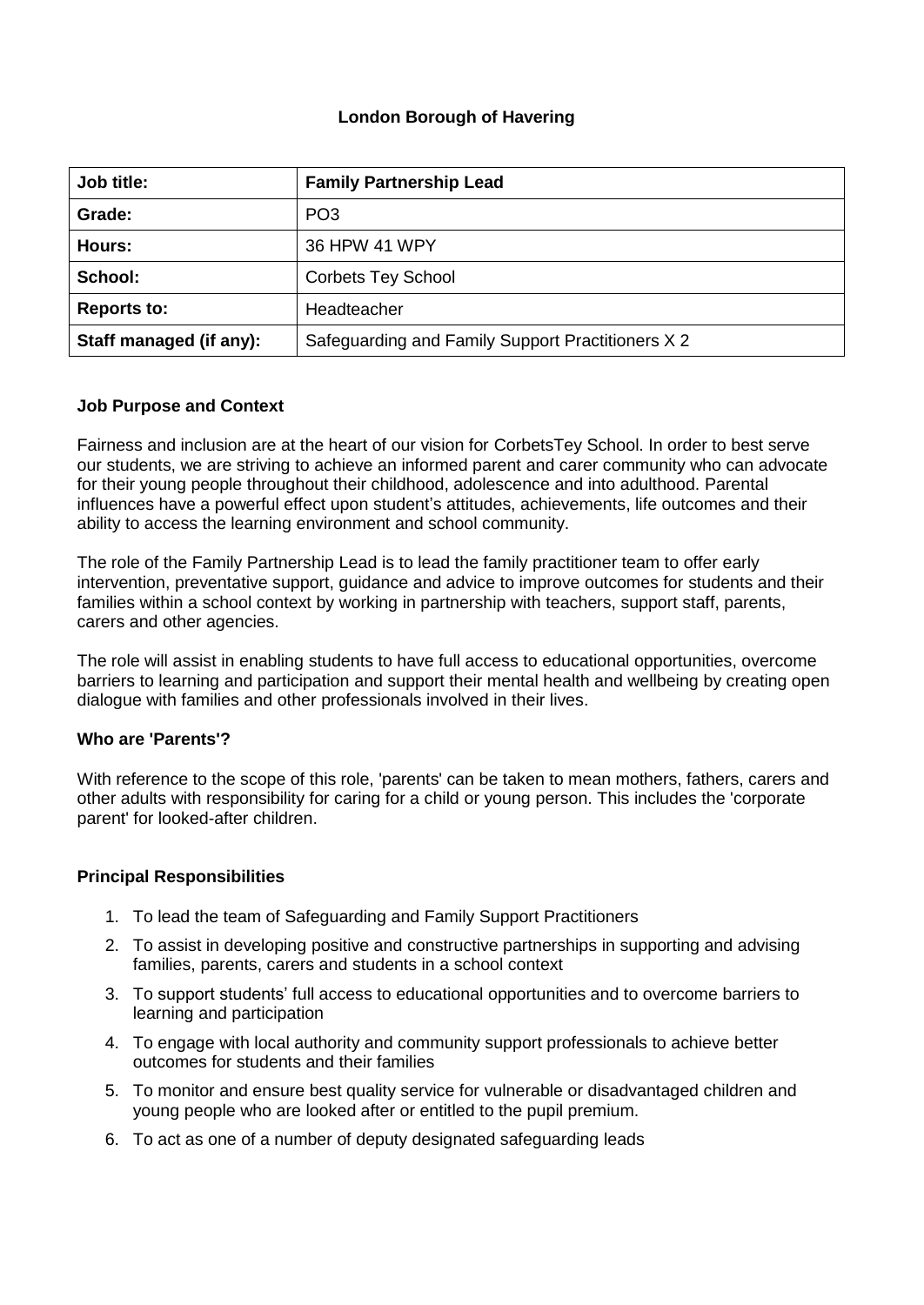# **Main Duties and Responsibilities**

# **Parent and Carer Support and Information**

- Offer support to parents for their emotional health and wellbeing through advice and the promotion of healthy life options.
- Support parents to develop their parenting skills, for example, by running parent information sessions or coordinating sessions run by colleagues and providing appropriate information or referrals.
- Identify the need for support groups or information sessions that will provide opportunities for those wishing to develop greater confidence and skills.
- Promote high-quality parenting at home, by encouraging effective communication between parents and their child or young person and promoting consistent behaviour techniques, structure and approaches.
- Support parents of children and young people with early signs of social, emotional, health or behavioural issues, and work with them, school staff and other support agencies to prevent problems escalating and preventing the child or young person engaging with school and learning.
- Provide impartial information to parents about the school and relevant local services available to young people and families, including those provided by education, social care, the voluntary sector and others.
- Undertake training and seek out information in order to have a solid understanding of the primary rights and responsibilities of parents, including separated parents in raising their children.
- Develop and maintain a thorough knowledge and appreciation of the range of services, activities, courses, opportunities, organisations and individuals that could be drawn upon to provide extra support for students and parents:
	- o Provide that information to students and parents/carers where appropriate
	- o Facilitate access to services for students and parents
	- o Ensure appropriate provision for relevant students and parents
	- o Support and supervise others in developing their knowledge and skills

## **Parental Engagement**

- 1. Work with parents in a school context, supporting them and building their engagement with their child or young person's learning.
- 2. Encourage good relations and effective dialogue between parents and teachers about children and young people's progress.
- 3. Ensure parents feel confident to engage with their child or young person's learning by facilitating and arranging family learning opportunities at the school.
- 4. Liaise with parents to ensure that relevant, appropriate home/school communication is followed throughout the school in line with the detail contained within the school communication policy.
- 5. Identify the students and families who would benefit from home-school support and, support other staff in action planning and target setting
- 6. Develop a 1:1 relationship with parents/families identified for particular support in order to encourage the effective implementation of agreed interventions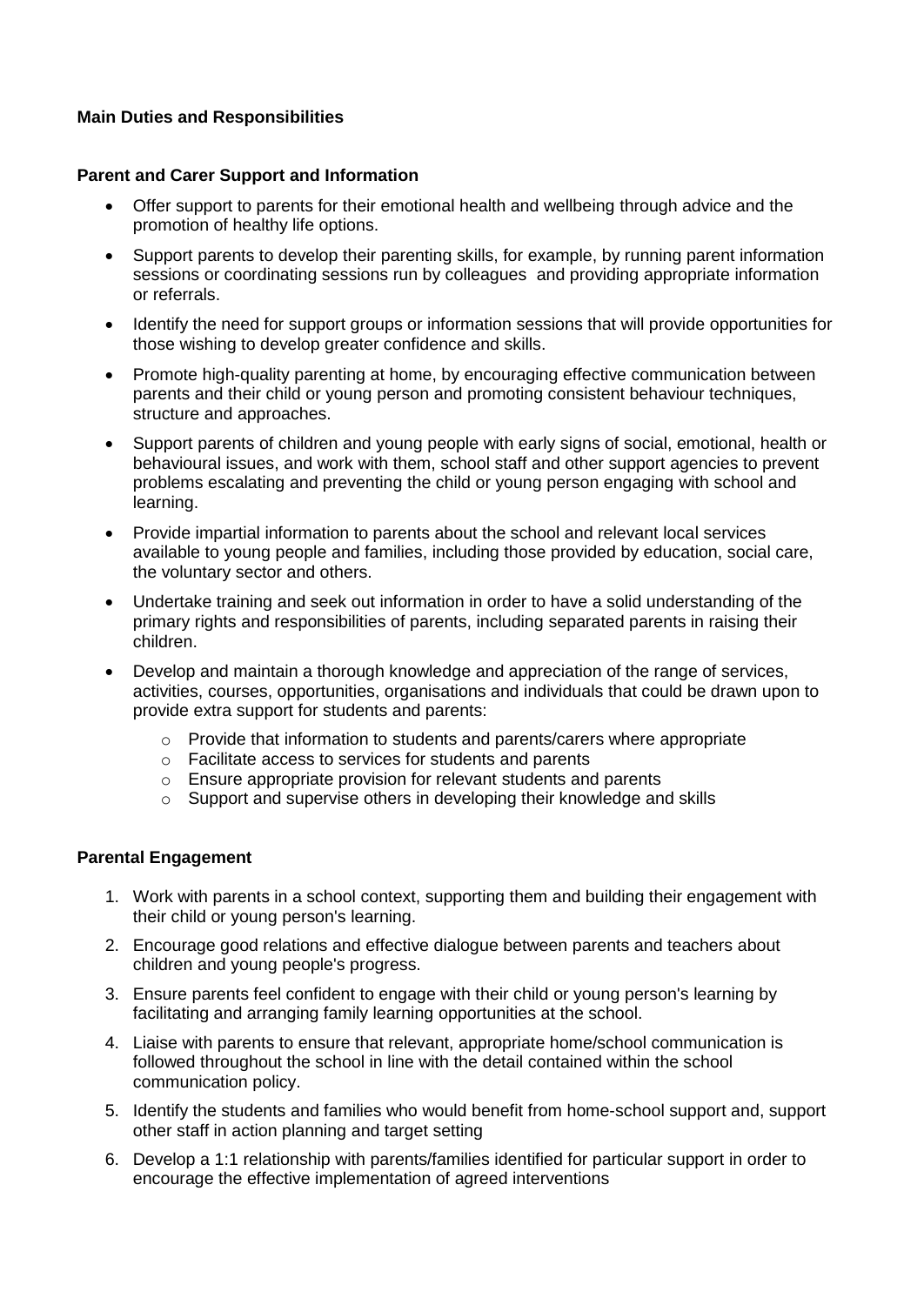7. Work with parents: individually, in groups, in specialist groups and/or as a community to support, develop and implement interventions that will be of benefit to the children and young people.

# **Promoting and supporting engagement and attendance at school**

- Where school attendance is an issue:
	- 1. Monitor attendance of students and to identify where there are issues that need to be acted upon.
	- 2. Identify with parents reasons for their child or young person's non-attendance and work with them to resolve the situation at an early stage in order to achieve regular attendance.
	- 3. Carry out home visits where appropriate to support parents in ensuring their child or young person maintains full and regular attendance.
	- 4. Liaise with and support the work of the school attendance officers & education social workers (ESW) when the early support provided has not resulted in improved attendance

# **Safeguarding**

- 1. Recognise, prioritise and respond appropriately to urgent safeguarding concerns and to be responsible for promoting and safeguarding the welfare of students within the school by acting as one of the Deputy Safeguarding Leads.
- 2. Ensure the safety of students and protect them from abuse, assessing the need for intervention where necessary and promoting best practice in child protection.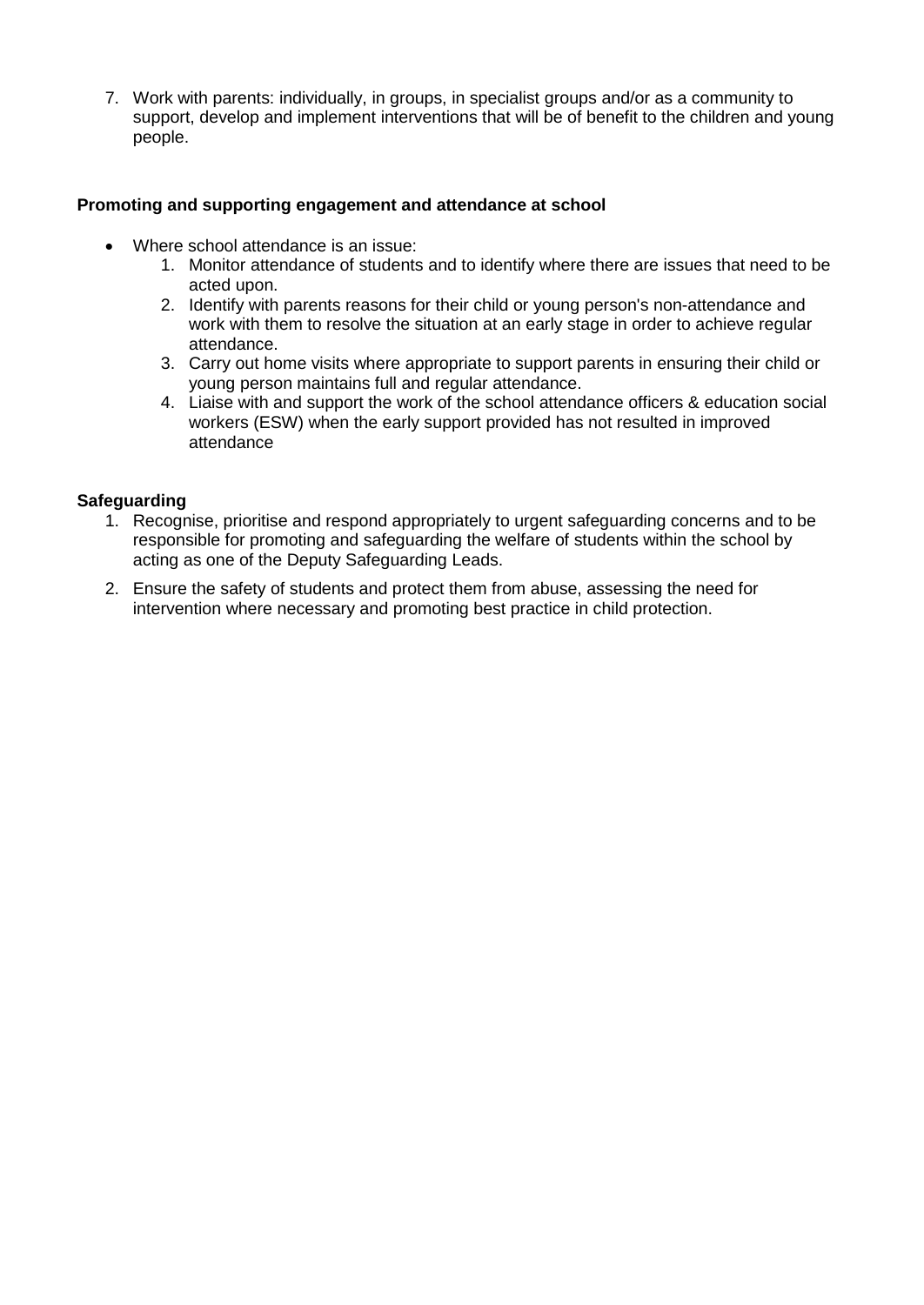### **Integrated working with other agencies**

Working closely with the headteacher and deputy headteachers:

- 1. Support preventative and early intervention strategies in a school or home context by liaising with relevant professionals/local agencies
- 2. Ensure the coordination of preventative work by building and sustaining positive working relationships with colleagues from Social Care and Health and using established local authority tools designed to share relevant information.
- 3. Undertake assessments of the needs of children and young people with their parents through school-based meetings and home visiting, to identify resources and support needed.
- 4. Address concerns about students' physical and mental health and behavioural challenges by either offering direct support, signposting to relevant services or by facilitating multi-agency meetings.
- 5. Act as the single point of contact for a young person/family and to co-ordinate team around the child meetings and monitor the effective delivery of multi-agency interventions and agreed actions informing the relevant body if there are concerns.
- 6. Organise, manage and participate in professional networks, share and develop best practice and attend local and national training
- 7. Share information with local agencies, schools, education authorities and other home school support workers - developing systems and protocols where necessary - and develop and maintain effective joint working relationships

## **Policy, Procedures, Records and Reporting**

- 1. Maintain accurate and up to date case file records of work undertaken.
- 2. Keep appropriate records of group work and family group conference activity. To ensure all record keeping relating to students' and families remains confidential in line with school policy.
- 3. Conduct reviews of the effectiveness of the work being carried out, including monitoring and evaluation of outcomes in line with the local authority agreement
- 4. Keep accurate records of all action taken to improve the attendance of students
- 5. Create, review and agree policies pertaining to the role of the Safeguarding and Family Support Practitioners and those directly linked to this role.

# **Other**

- 1. To attend school induction and any other relevant training/ CPD
- 2. To carry out all duties and responsibilities with due regard to the organisation's existing policies, such as child protection, health and safety, equal opportunities and data protection
- 3. To undertake other duties and responsibilities as required from time to time commensurate with the grade of the post.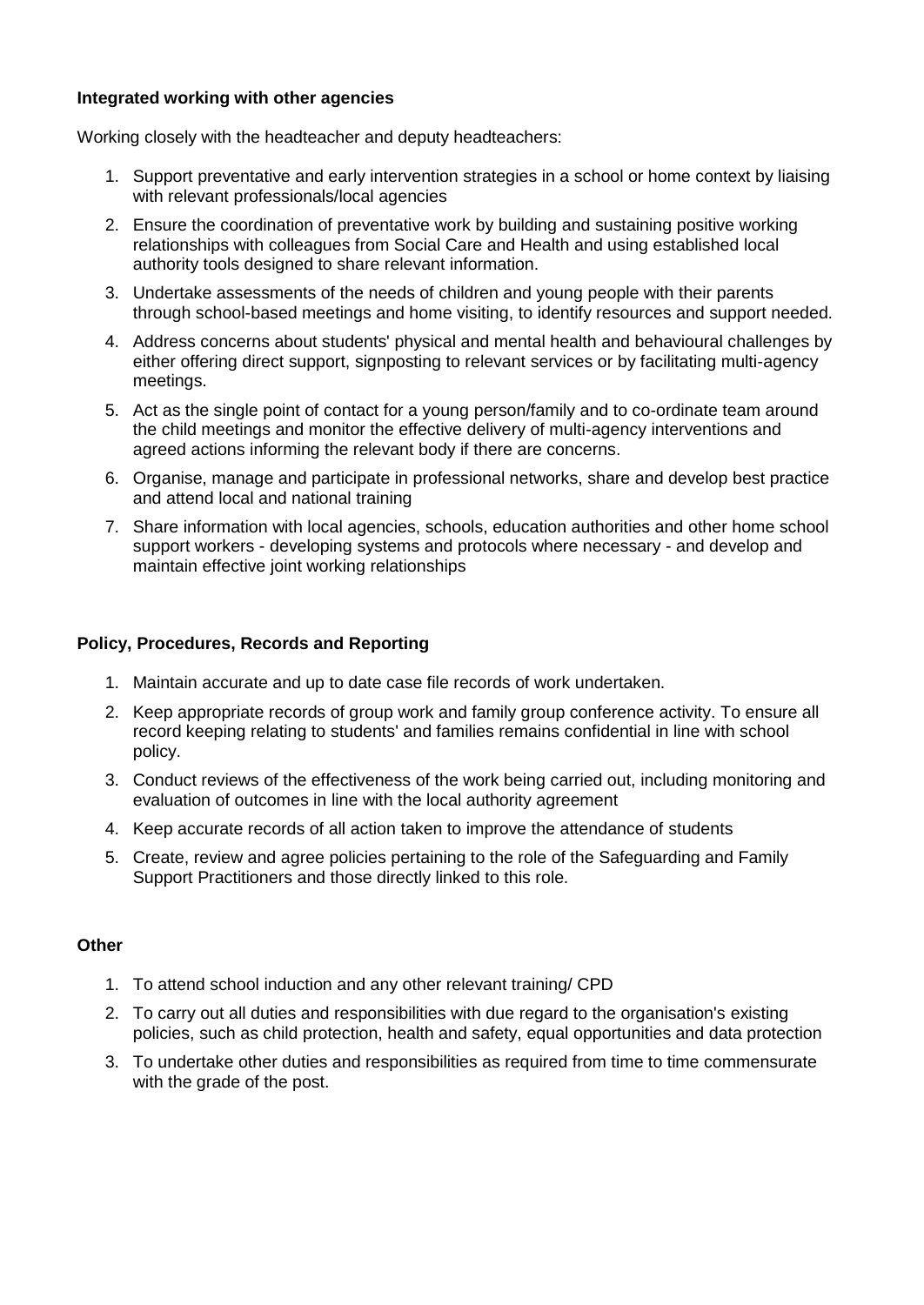# **Learning Support and Parent Liaison Leader Person Specification**

| <b>Skills and Abilities</b>                                                                                                                                    | <b>Essential</b> | <b>Desirable</b> | <b>Assessed by</b>           |
|----------------------------------------------------------------------------------------------------------------------------------------------------------------|------------------|------------------|------------------------------|
| Develop and maintain effective working relationships with other<br>team members & manage the work of a team                                                    | X                |                  | Application and<br>interview |
| Lead a team and provide a role model for professional practice in<br>the school                                                                                | X                |                  | Application and<br>interview |
| Communicate effectively in verbal and written form in the<br>exchange of highly complex, sensitive or contentious information                                  | X                |                  | Application and<br>interview |
| Deal calmly with difficult situations using de-escalation and<br>mediation techniques                                                                          | X                |                  | Application and<br>interview |
| Work to agreed specifications and deadlines                                                                                                                    | X                |                  | Application and<br>interview |
| Demonstrate strong ICT skills to support management<br>coordination, administration and organisation                                                           | X                |                  | Application                  |
| Display excellent communication skills and ability to build effective<br>working relationships with staff and management at all levels                         | X                |                  | Application and<br>interview |
| Manage conflict and difference: negotiating skills                                                                                                             | X                |                  | Application and<br>interview |
| Relate to young people and adults in an empathetic manner and<br>develop a rapport with students and their families                                            | X                |                  | Application<br>and interview |
| Deal with difficult situations and/or individuals in a calm, fair but<br>effective manner and understand the importance of confidentiality                     | χ                |                  | Application and<br>interview |
| Relate effectively to a diverse range of young people, adults and<br>working partners                                                                          | χ                |                  | Application<br>and interview |
| Use and develop a range of strategies and techniques when<br>working with parents and families                                                                 | X                |                  | Application and<br>interview |
| Demonstrable skills in personal organisation, time and workload<br>management under minimal day-to-day supervision and support                                 | X                |                  | Application and<br>interview |
| Be comfortable working in a busy, reactive environment and<br>remain calm under pressure Have a personable and professional<br>manner with a strong work ethic | X                |                  | Application and<br>interview |
| Motivate and inspire behaviour change in individuals who may<br>initially be resistant to change in order to facilitate desired<br>outcomes.                   | X                |                  | Application and<br>interview |

| Knowledge                                                                                                                                                                                      | Essential | <b>Desirable</b> | <b>Assessed by</b>           |
|------------------------------------------------------------------------------------------------------------------------------------------------------------------------------------------------|-----------|------------------|------------------------------|
| Knowledge of children's developmental needs - and a strong<br>understanding of common physical and mental health conditions,<br>particularly those regularly seen in adolescents and children. | X         |                  | Application and<br>interview |
| A thorough understanding of child care, parenting skills, parental<br>development and healthy parent-child relationships                                                                       | χ         |                  | Application<br>and interview |
| A thorough understanding of the range of potential barriers to<br>learning for students                                                                                                        | χ         |                  | Application<br>and interview |
| A thorough understanding of Safeguarding/child protection<br>frameworks and how to assess and manage intervention                                                                              | Χ         |                  | Application<br>and interview |
| The range of support services and facilities available to support<br>parents and carers and how to access them                                                                                 | χ         |                  | Application and<br>interview |
| Know how to assess risk and follow safe and secure working<br>practices including lone working.                                                                                                | χ         |                  | Application<br>and interview |
| Equalities and inclusion policies and how these are implemented<br>in children's services                                                                                                      | χ         |                  | Application and<br>interview |